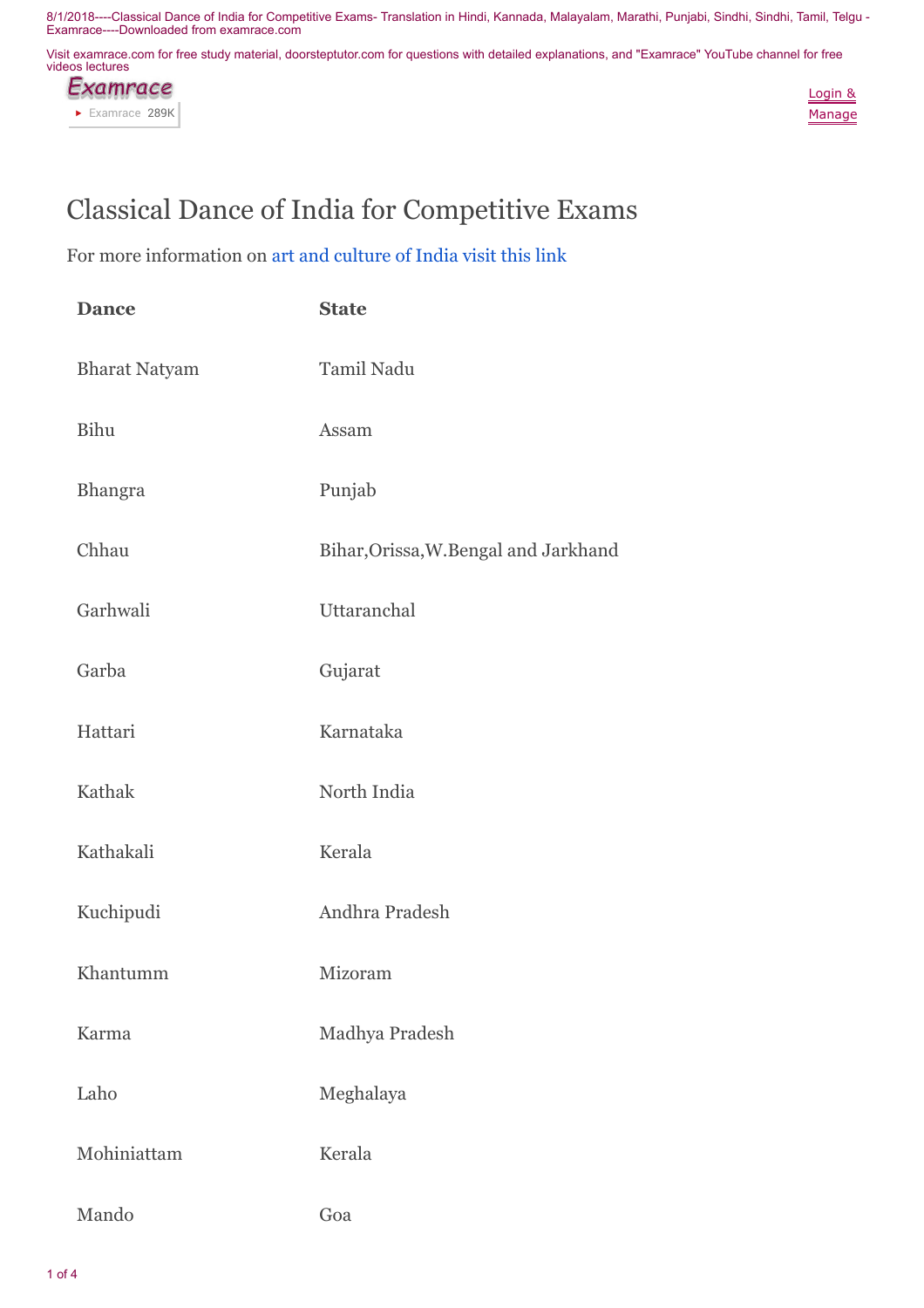Visit examrace.com for free study material, doorsteptutor.com for questions with detailed explanations, and "Examrace" YouTube channel for free videos lectures

| Manipuri  | Manipuri                |
|-----------|-------------------------|
| Nati      | <b>Himachal Pradesh</b> |
| Nat-Natin | <b>Bihar</b>            |
| Odissi    | Orissa                  |
| Rauf      | Jammu & Kashmir         |
| Yakshagan | Karnataka               |

*CLASSICAL DANCE OF INDIA* 

## Folk and Tribal Dances

For more information on [art and culture of India visit this link](https://www.youtube.com/playlist?list=PLW9kB_HKs3_O8kGPeSLoRtmYO0eBflfFG)

| <b>States</b>      | <b>Dances</b>                                                                     |
|--------------------|-----------------------------------------------------------------------------------|
| Maharashtra        | Kathakeertan, Lezin, Dandaniya, Tamasha, Gafa, Dahikala, Lovani, Mauni, Dasavtar. |
| Karnataka          | Huttari, Suggi Kunitha, Yakashagana                                               |
| Kerala             | Kaikottikali, Kaliyattam, Tappatikkali                                            |
| Tamil Nadu         | Kolattam, Pinnal Kolattam, Kummi, Kavadi, Karagam                                 |
| Andhra<br>Pradesh  | Ghanta Mardala, Veedhi Natakam, Burrakatha                                        |
| Orrisa             | Ghumara Sanchar, Chadya Dandanata, Chhau                                          |
| <b>West Bengal</b> | Kathi, Chhau, Baul, Kirtan, Jatra, Lama                                           |
| Assm               | Bihu, Khel Gopal, Rash Lila, Tabal Chongli, Canoe                                 |
| Punjab             | Giddha(women), Bhangra(men)                                                       |
| J & K              | Rauf, Hikat                                                                       |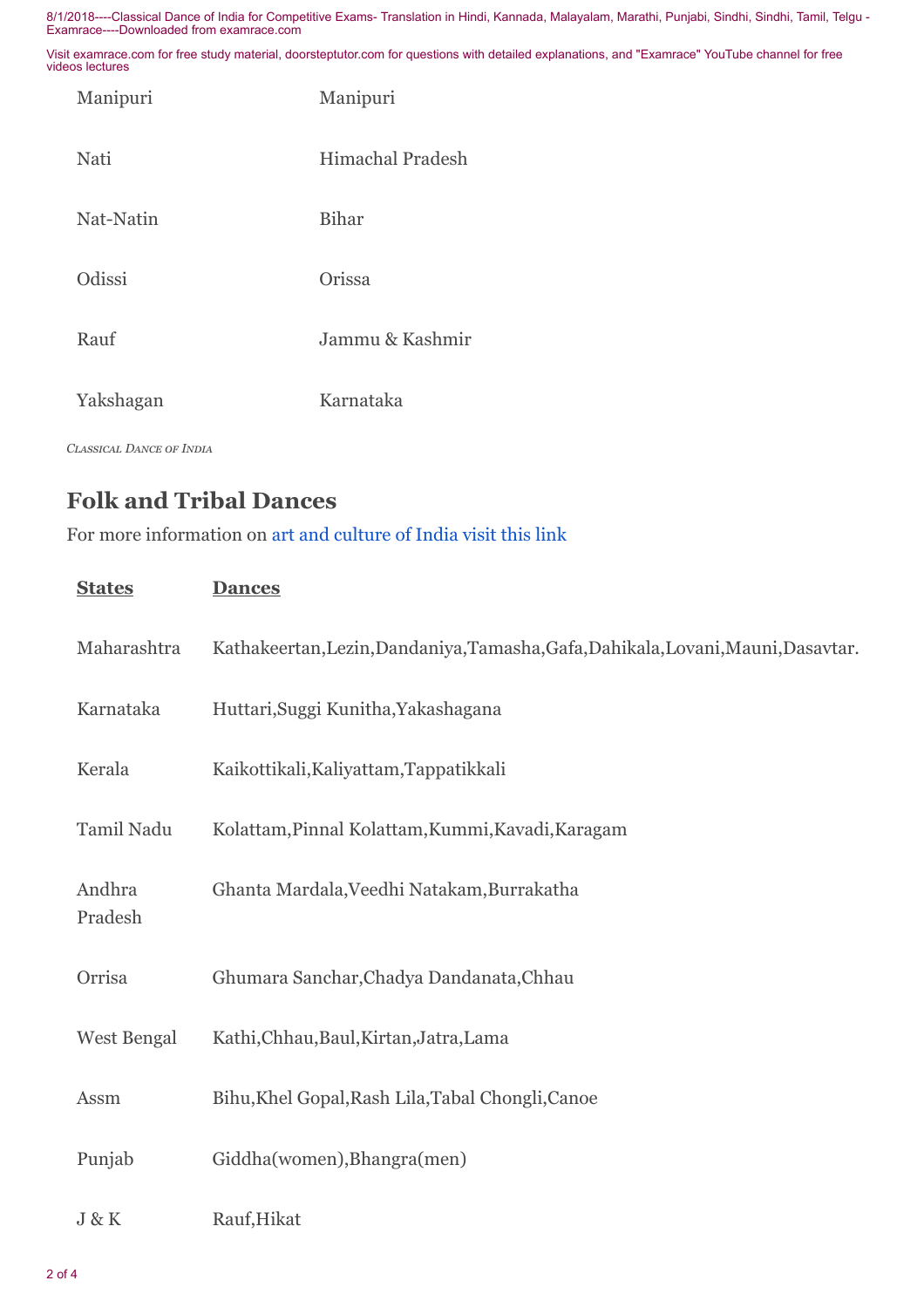Visit examrace.com for free study material, doorsteptutor.com for questions with detailed explanations, and "Examrace" YouTube channel for free videos lectures

| Himachal<br>Pradesh | Jhora, Jhali, Dangli, Mahasu, Jadda, Jhainta, Chharhi                      |
|---------------------|----------------------------------------------------------------------------|
| Haryana             | Jhumar, Ras Leela, Phag dance, Daph, Dhamal, Loor, Gugga, Khoria, Gagor    |
| Gujarat             | Garba, Dandiya Rass, Tippani, Gomph                                        |
| Rajasthan           | Ginad, Chakri, Gangore, Terahtaal, Khayal, Jhulan Leela, Jhuma, Suisini    |
| <b>Bihar</b>        | Jata Jatin, Jadur, Chhau, Kathaputli, Bakho, Jhijhiya, Samochakawa, Kaema, |
|                     | Jatra, Natna                                                               |

## Famous Dancer

Uttar Pradesh Nautanki,Thora, Chappeli,Raslila,Kajri.

| Bharatnatyam | Bala Sarsawati, C.V. Chandrashekhar, Leela Samson, Mrinalini Sarabhai, Padma<br>Subramanyam, Yamini Krishnamurti      |
|--------------|-----------------------------------------------------------------------------------------------------------------------|
| Kathak       | Bharti Gupta, Birju Maharaj, Damyanti Joshi, Durga Das, Gopi Krishna, Kumudini<br>Lakhia, Sambhu Maharaj, Sitara Devi |
| Kuchipudi    | Josyula Seetharamaiah, Vempathi Chinna Sthyam                                                                         |
| Manipuri     | Guru Bipin Sinha, Jhaveri Sisters, Nayana Jhaveri, Nirmala Mehta, Savita Mehta,                                       |
|              | Debaprasad Das, Priyambaba Mohanty, Sonal Mansingh.                                                                   |

## Instrumentalists

| Sarod   | Ali Akbar Khan Allaudin Khan, Amjad Ali Khan, Buddhadev Dasgupta, Bahadur<br>Khan, Sharma Rani, Zarin S. Sharma.         |
|---------|--------------------------------------------------------------------------------------------------------------------------|
| Tabla   | Alla Rakha Khan, Kishan Maharaj, Nikhil Ghosh, Zakir Hussain                                                             |
| Violin  | Baluswamy Dikshitar, Gajanan Rao joshi, Lalgudi G, Jayaraman, M.S. Gopala<br>Krishnan, Mysore T. Chowdiah, T.N. Krishnan |
| Shehnal | Bismillah Khan                                                                                                           |